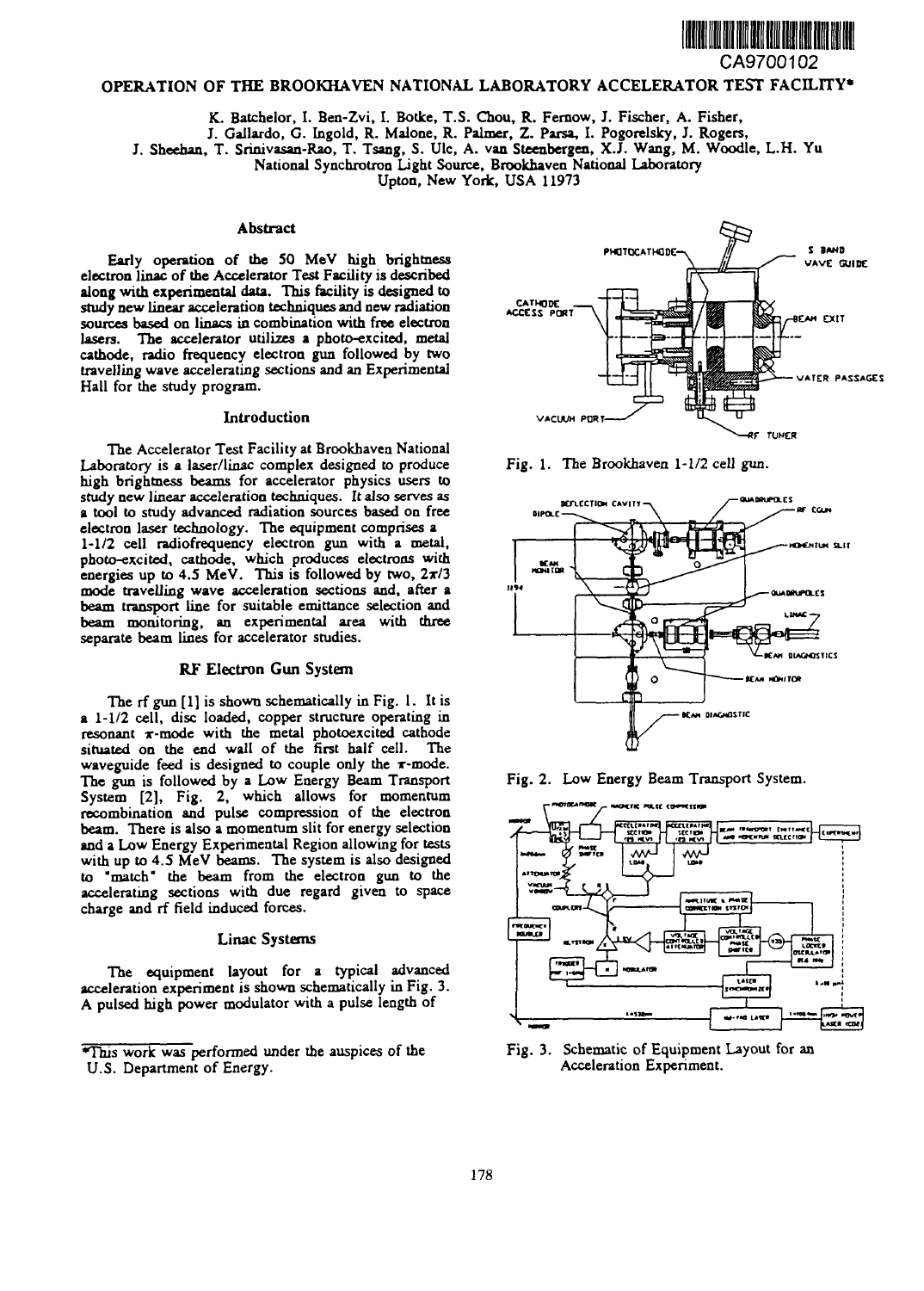**S** *ftsec* **and a pulse repetition frequency of 6 Hz is used to power a 25 MW peak output power klystron which feeds the electron gun and the two accelerating sections. A phase locked oscillator operating at 81.6 MHz provides the radiofrequency drive for both the Nd:YAG laser and, after suitable multiplication, the 2.856 GHz drive to the klystron. A voltage controlled phase shifter and attenuator in the drive chain to the klystron allow changes in amplitude and phase to the entire accelerating system. These parameters may be controlled by a feed forward system to maintain the desired output beam parameters [3].**

**A high energy beam transport system between the linac and the experimental area provides emittance and momentum selection for the individual experiments. Temperature controlled water-cooling systems for the gun and acceleration sections maintain their temperatures to within ±0.05°C of design values. The laser transport line from the Nd:YAG laser to the electron gun is evacuated in order to maintain the desired stability between the laser and the electron beam. All timing signals are derived from the primary 81.6 MHz source and a commercial laser timing stabilizer is used to maintain laser stability to within ± 1 psec.**

### **Beam Diagnostic Systems**

**For the low energy beams the momentum slit between the two 90° dipole bending magnets may be used for momentum analysis and selection. The entry surfaces of the two slit jaws are coated with a fluorescent material which can be viewed by a CCD camera system to give beam provide information. The slits are isolated from ground so that collected charge may be measured. A** 2.856 GHz radiofrequency cavity operating in the  $TE_{102}$ **mode, situated just ahead of the first dipole magnet may be used to deflect the beam vertically at the slit allowing for bunch time width measurement. Beam profile monitors [4] utilizing CCD cameras are used to record beam profiles in two locations and hence determine the rms emittance. Stripline beam position monitors are used to measure beam position and total charge in both the low and high energy beam transport lines. These can be calibrated against faraday cups placed at the end of the transport lines. The high energy beam transport line also contains flags for viewing beam size and position, colimators to define small emittance beams, and profile monitors for emittance measurement. A momentum defining slit situated after the first 25° bending dipole magnet allows for momentum measurements at high energy.**

#### **Control Systems**

### **Adaptive Control**

**In general the macropulse to macropulse energy stability of the output beam is very good, however, various effects contribute to the energy spread of the beam within a macropulse, which may contain up to 200 microbuncb.es. For the desired beam charge an energy change of 8 % would be induced during the macropulse. Voltage ripple on the modulator delay line contributes ±0.6% to energy spread and also contributes phase errors. Our approach to this is to utilize a voltage controlled attenuator and phase shifter in the low level drive system to vary the amplitude and phase of the**

**klystron's unsaturated output. These control elements are fed by arbitrary function generators controlled by a personal computer. The computer reads the cavity field and phase values, which are then sampled by a digitizer** and suitable corrections made to minimize amplitude and **phase variations. Amplitude stability of ±0.2% and phase stability of ±0.6% have been achieved during a 3 psec rf macropulse after a few iterations.**

### **Computer Control**

**The computer control system is based on a VAX 4000** series system. A Microvax II/GPX is used off-line for **software development and testing. Control and monitoring of the facility devices (magnet power supplies, beam position and size monitors, timing system, etc.) is through a Kinetic System Corporation CAMAC byteserial highway driver connected to four CAMAC crates. From the CAMAC, communication to local devices is via industry-standard hardware interfaces and protocols such as EIA-RS-232 and IEEE 488. The facility is also equipped with an Ethernet interface and is connected to networks such as DECnet, HEPNET and Internet. The computer operates under version 5.4 of DEC's VMS operating system. Support for software development in both C and Fortran programming languages is provided. In addition, a commercial control system software package, marketed by Vista Control Systems, Inc., is used to build window-based operator interfaces. Operators interact with the control system through "point and click" pull down menu's which graphically display controls and overviews of the facilities status and alarm conditions. By employing X-windows technology, these detailed graphic presentations are available throughout the ATF complex. The Vista package also includes a database generator, various report writers and a library of program development routines.**

# **Laser Systems**

**A Nd:YAG laser system is used for exciting the gun photo-cathode and also for Q-switching a CO2 laser. The system includes a Spectra-Physics CW oscillator (wavelength 1064 nm), mode locked to the 81.6 MHz rf drive system source. A Lightwave Electronics series 1000 timing stabilizer is used to phase-lock the oscillator to the reference, reducing pulse to pulse jitter to better than 1 ps. The oscillator pulse (about 80 ps long) is then chirped in a 200 m optical fiber and amplified. Bandwidth limitations in the amplifier chop the chirped pulse to about 10 ps. A pulse chain of up to 200 microbunches separated by 12.25 nS may be switched by a Pocket's cell. The output pulse is then frequency doubled and transported about 30 m to the gun hutch where a second doubling takes place. At this point there** is an energy of  $100 \mu \overline{J}$  in a 6 ps pulse at the operating **wavelength of 266 nm. This is sufficient to produce 1 nC of electron charge from the copper photocathode. Part of the output from the Nd:YAG at 1064 nm wavelength is used to switch a short, synchronized, CO2 laser pulse of 10 ps pulse duration out of a 60 nS pulse from a CO, oscillator by using germanium plates which change from transmitters to reflectors when hit by 1064 nm light. A broadband, 4 atmosphere, isotopic mix CO, amplifier then boosts the pulse up from 10** *pj* **to 500 mJ. A room temperature catalytic converter is used. Since the timing**